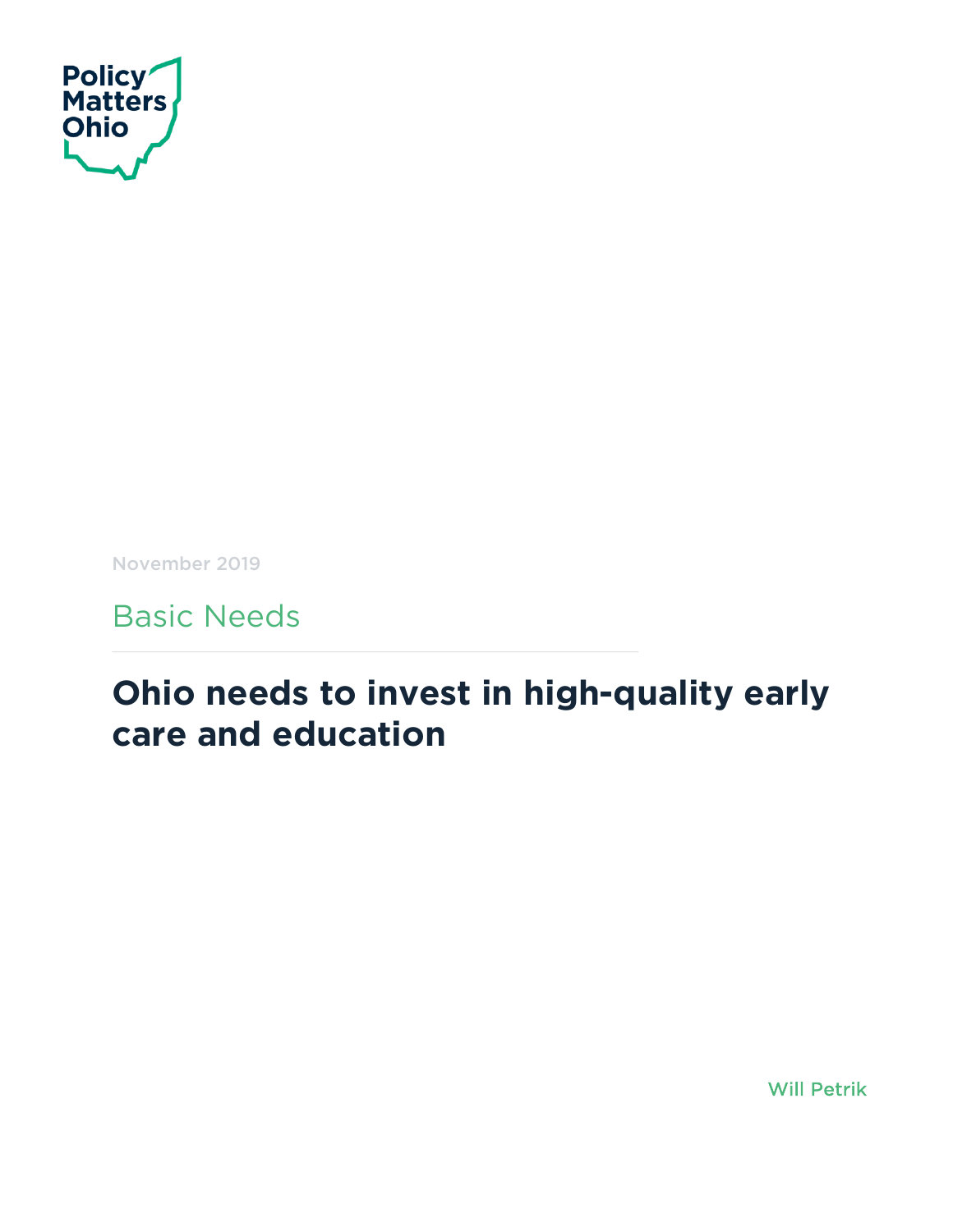

#### **Introduction**

Every two years, Ohio lawmakers debate and pass a two-year budget. The state budget process is an opportunity for all Ohioans to encourage lawmakers to build a better future for children, adults and families.

All families need access to high-quality public preschool and child care so every child is safe, nurtured, healthy and ready to learn. Ohio supports a small number of public preschool slots and does little to help working parents afford the high cost of child care. Instead of making preschool and child care more accessible and affordable for families, state lawmakers passed a two-year budget that once again prioritized tax cuts that do little to strengthen our economy.

#### **Ohio's children are not ready for school**

High-quality early care and education are some of the most effective investments of public dollars. In Ohio, only 40% of all kids and 24% of black kids come to kindergarten ready to learn.<sup>1</sup> Children who start kindergarten behind their peers often stay behind.

Extensive research shows that children need care as infants and toddlers to be prepared for kindergarten. Several studies show that children in high-quality early learning programs are more likely than their peers who don't participate in high-quality programs to have better health, higher graduation rates, and income. In other words, children who have access to high-quality early learning programs have a better chance of success in school and the future workforce.<sup>2</sup> That's why it is critical for all children in Ohio to have the opportunity to participate in high-quality child care and preschool.

## **High-quality child care is unaffordable for many Ohio families**

High-quality child care is unaffordable for far too many families, in part due to Ohio's lowwage economy. Six of the 10 most common jobs in Ohio pay too little to feed a family of three without food assistance. These six jobs pay on average less than \$26,000 annually.<sup>3</sup> Infant care in Ohio costs more than a third of that income: \$9.697 on average each year.<sup>4</sup> That leaves little to cover other essentials, such as food, housing, transportation, and health care. Ohio's low-wage economy underscores the urgent need for systemic solutions to support the economic security of families and strengthen our economy.

## **Ohio is falling behind**

State lawmakers' budget and policy choices have affected the quality, affordability, and accessibility of public preschool and child care in Ohio. For example, lawmakers decreased the level at which parents are eligible for publicly funded child care support. In 2009, families were eligible for support if they earned 200% of federal poverty level or less (for a family of three, \$41,137 or less in 2019 dollars). Figure 1 below highlights that lawmakers have since

**2**

<sup>&</sup>lt;sup>1</sup> Jones, Shannon, Gutierrez, Lynanne, Fleeter, Howard, Hohner, Julia, "Ohio Early Childhood Race & Rural Equity Report," Groundwork Ohio. https://bit.ly/2NlplTU<br><sup>2</sup> Social Programs that Work, "The Perry Preschool Project," at https://bit.ly/2lE68SX see also James Heckman, "Research

Summary: The lifecycle benefits of an early childhood program," at <u>https://bit.ly/2mFl3Jf</u><br><sup>3</sup> Halbert, Hannah, "Working for less: Too many jobs still pay too little, 2019," Policy Matters Ohio. <u>https://bit.ly/2Lkv4tz</u><br><sup></sup>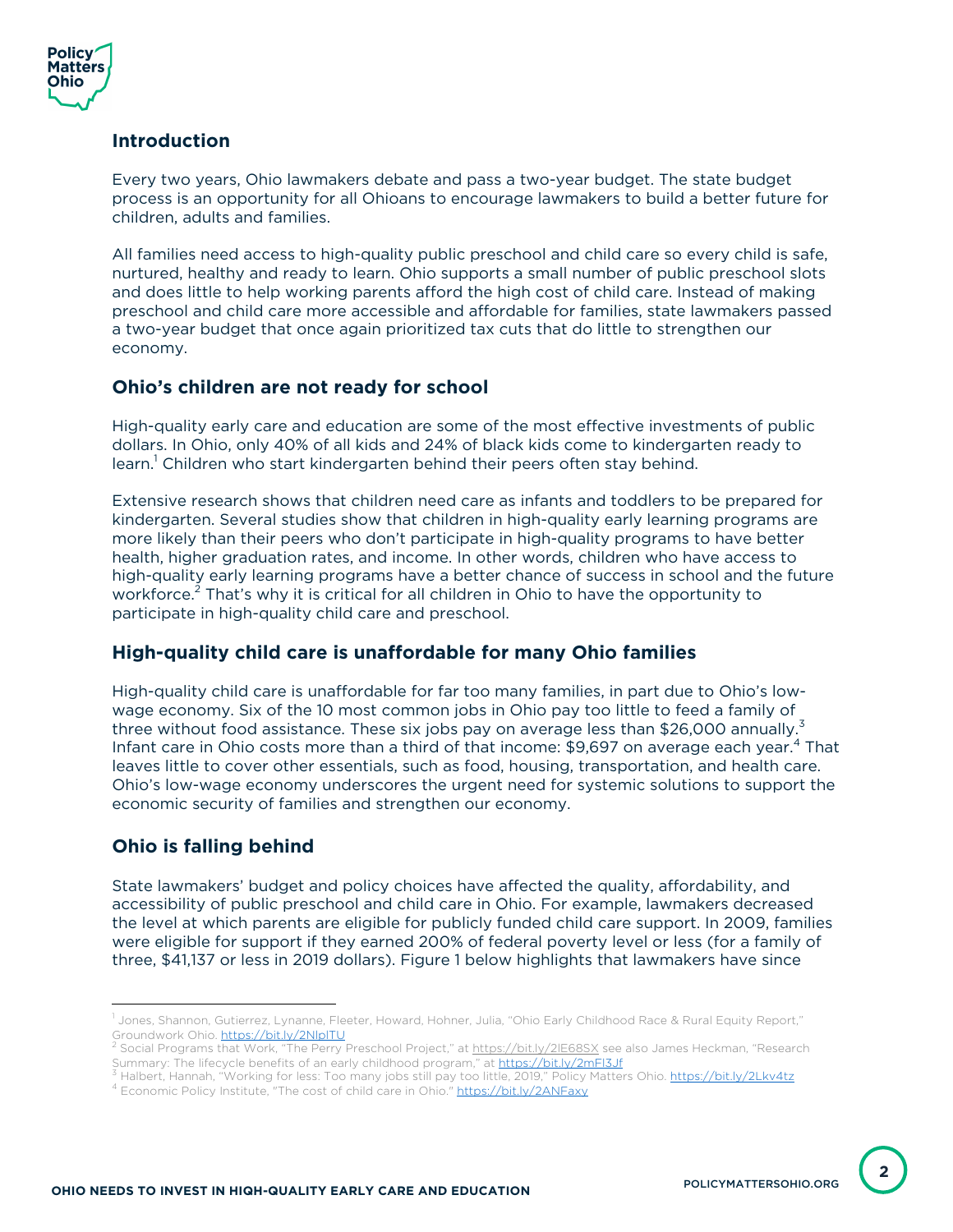

reduced the threshold to 130% (\$27,732 for a family of three). Only Indiana and Michigan make it harder for working families to qualify for child care support.<sup>5</sup>



Policy Matters Ohio, adjusted using Bureau of Labor Statistics CPI-U; 2019 dollars. Income eligibility based on Ohio Legislative *Service Commission Greenbooks and on ODJFS Income Eligibility transmittal letter.*

Ohio also lags the nation in children's access to public preschool. During the 2017-2018 school year, Ohio's public preschool programs served less than 18,000 children, just 11% of 4-yearolds and 1% of 3-year-olds. Nationally, 33% of 4-year-olds and 6% of 3-year-olds are enrolled in public preschool.<sup>6</sup> Ohio ranks 33rd among states in preschool access and 38<sup>th</sup> in investment per child.<sup>7</sup>

Since 2005, lawmakers have steadily cut taxes for the wealthiest 1% of Ohioans, limiting the state's capacity to make critical investments in the future. These funds could have helped improve the quality of child care and preschool and made the programs available to more children. Instead, the wealthiest 1% of Ohioans now take home more than \$41,000 in tax breaks every year due to these tax cuts.<sup>8</sup> Meanwhile, Ohio's indicators for child health and well-being continue to trail the national average.<sup>9</sup>

Rather than continued tax cuts for the wealthiest Ohioans, we need to make long-term investments in high-quality preschool and child care to ensure Ohio's children are ready to learn when they start kindergarten and to support parents who want to participate in the workforce.

# **The 2020-21 state budget: public child care**

While Governor DeWine pledged to increase eligibility for publicly funded child care from 130% to 150% of the federal poverty level, policymakers did not allocate any funds in the two-

<sup>5</sup> Ullrich, Rebecca, Schmit, Stephanie & Cosse, Ruth, "Inequitable Access to Child Care Subsidies," CLASP. https://bit.ly/2WxRHi1

<sup>6</sup> Friedman-Krauss, Allison, Barnett, Steven, Gaver, Karin, Hodges, Katherine, Weisenfeld, G.G., & DiCrecchio, Nicole, "The State

of Preschool 2018," The National Institute for Early Education Research. <u>https://bit.ly/2MUwPOw</u><br><sup>7</sup> "The State of Preschool 2018," The National Institute for Early Education Research, <u>https://bit.ly/2lwxk6k</u><br><sup>8</sup> Schille https://bit.ly/2Q7MHwu

The Annie E. Casey Foundation, "2019 Kids Count Data Book: State Trends in Child Well-Being," https://bit.ly/2o6C7wV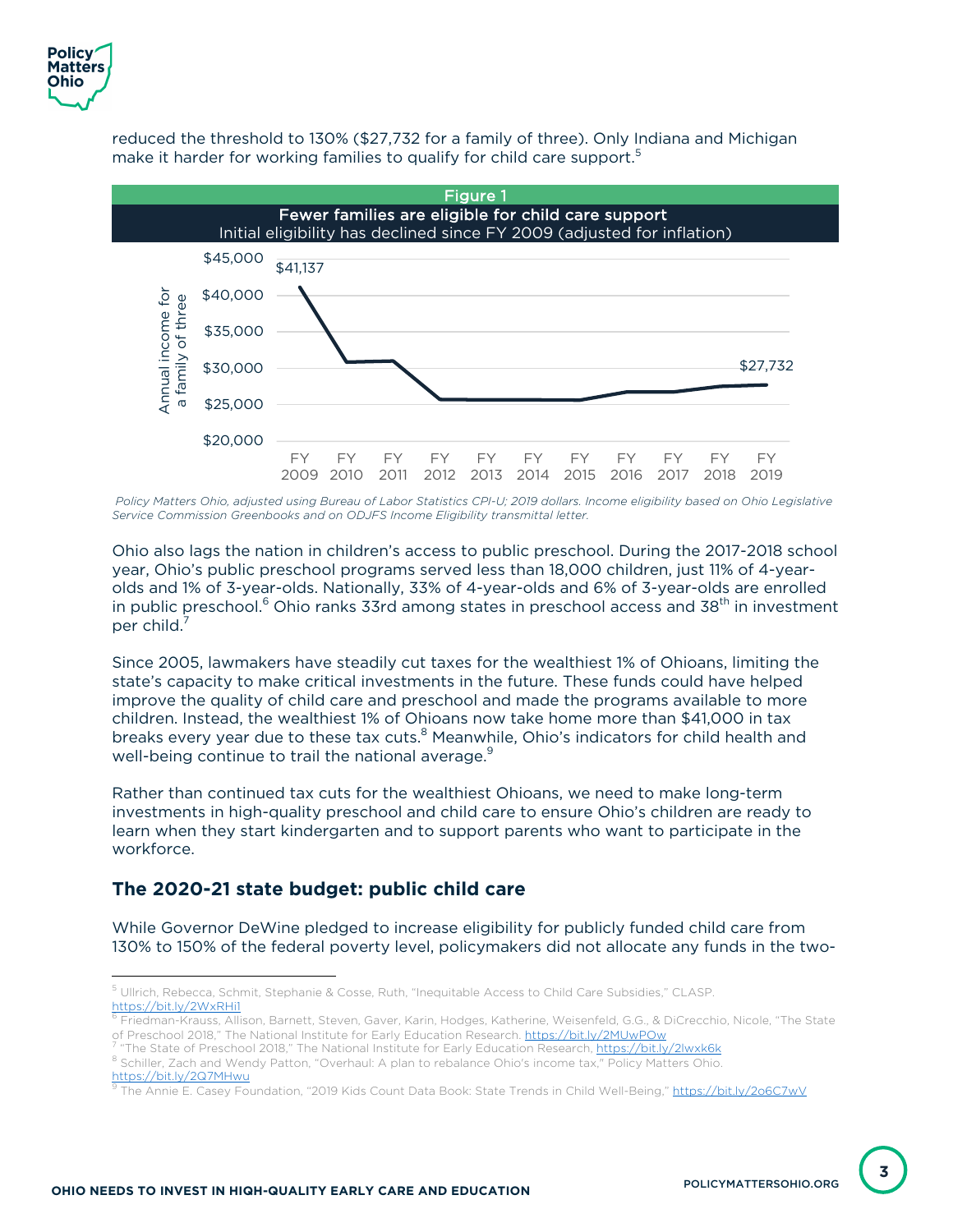

year budget to accomplish this goal.<sup>10</sup> Increasing eligibility remains a goal for the DeWine Administration.

Lawmakers boosted funding for public child care by \$431.7 million over the two-year budget (Table 1). This funding will help improve the quality of child care and increase payments to child care providers that reach quality benchmarks. The vast majority of additional resources are from federal sources, including \$147.4 million from the Child Care Development Block Grant and \$273.5 million from the Temporary Assistance for Needy Families (TANF) program.

| Table 1                                                                            |            |                                         |                           |                          |         |                   |  |  |  |  |  |
|------------------------------------------------------------------------------------|------------|-----------------------------------------|---------------------------|--------------------------|---------|-------------------|--|--|--|--|--|
| Publicly funded child care funding<br>2020-2021 state budget (millions of dollars) |            |                                         |                           |                          |         |                   |  |  |  |  |  |
| Line item                                                                          | Source     | Program                                 | 2018-19<br><b>Actuals</b> | 2020-21<br><b>Budget</b> | Change  | Percent<br>Change |  |  |  |  |  |
| 600617                                                                             | Federal    | Child Care                              | \$515.8                   | \$663.2                  | \$147.4 | 28.6%             |  |  |  |  |  |
| 600689                                                                             | Federal    | <b>TANF Block Grant*</b>                | \$443.8                   | \$717.3                  | \$273.5 | 61.6%             |  |  |  |  |  |
| 600413                                                                             | <b>GRF</b> | Child Care State MOE                    | \$166.8                   | \$166.9                  | \$0.1   | 0.1%              |  |  |  |  |  |
| 600535                                                                             | <b>GRF</b> | Early Care & Education                  | \$281.9                   | \$282.6                  | \$0.6   | 0.2%              |  |  |  |  |  |
| 600555                                                                             | <b>GRF</b> | <b>Quality Infrastructure</b><br>Grants | \$0.0                     | \$10.0                   | \$10.0  | 100.0%            |  |  |  |  |  |
|                                                                                    |            | Total                                   | \$1,408.4                 | \$1,840.0                | \$431.7 | 30.7%             |  |  |  |  |  |

*Sources: Blain, Nicholas, "LBO Analysis of Enacted Budget: Department of Job and Family Services Greenbook," Ohio Legislative Service Commission (LSC). https://bit.ly/2k8rest. \*Note: Temporary Assistance for Needy Families (TANF) line items taken from the TANF Program Services Framework for SFY 2020-21, ODJFS. https://bit.ly/2keRCRw*

Ohio's system for improving the quality of public preschool and child care programs is called Step Up to Quality (SUTQ). SUTQ is a rating system administered by the Ohio Department of Education and the Ohio Department of Job and Family Services. It aims to ensure all of Ohio's children are kindergarten ready. Preschools and child care providers that participate in SUTQ are rated on a five–star scale: three stars is considered high-quality and five stars is the highest quality rating. SUTQ mandates that child care providers earn at least one star by July 2020 to receive per-child funding from the state, and three stars by 2025. If child care providers do not have a one-star rating by July 1, 2020, they will no longer be eligible for state funding.

In addition to federal resources, state lawmakers also included \$10 million for "quality infrastructure grants," which will also help child care providers participate in SUTQ and improve the quality of care they offer. The budget also included an amendment to prevent child care providers in 13 counties from having their reimbursement rates cut.

One cause for concern is long-term sustainability of Ohio's publicly funded child care system. TANF funding for child care in the two-year budget is critical for Ohio to reach its goals to improve the quality of child care, but TANF is not a sustainable source of funds. Over the last several years, the state of Ohio has not spent all of the TANF resources to ensure families are stable and secure. This has created a TANF surplus of \$596 million as of Fiscal Year 2019. These dollars are projected to run out after 2022.<sup>11</sup> The graph below highlights how the TANF surplus - called the "TANF Sustainability Fund" - boosts funding for child care between Fiscal Year 2020 and 2022. State projections show that when the surplus runs out in 2022, overall spending for publicly funded child care in TANF decreases (Figure 2).

<sup>&</sup>lt;sup>10</sup> DeWine Husted for Ohio, "Early Childhood Development." https://bit.ly/2p5BUKS

<sup>11</sup> Ohio Department of Job and Family Services, "Temporary Assistance for Needy Families (TANF) Program Services Framework for SFY 2020-21." https://bit.ly/2keRCRw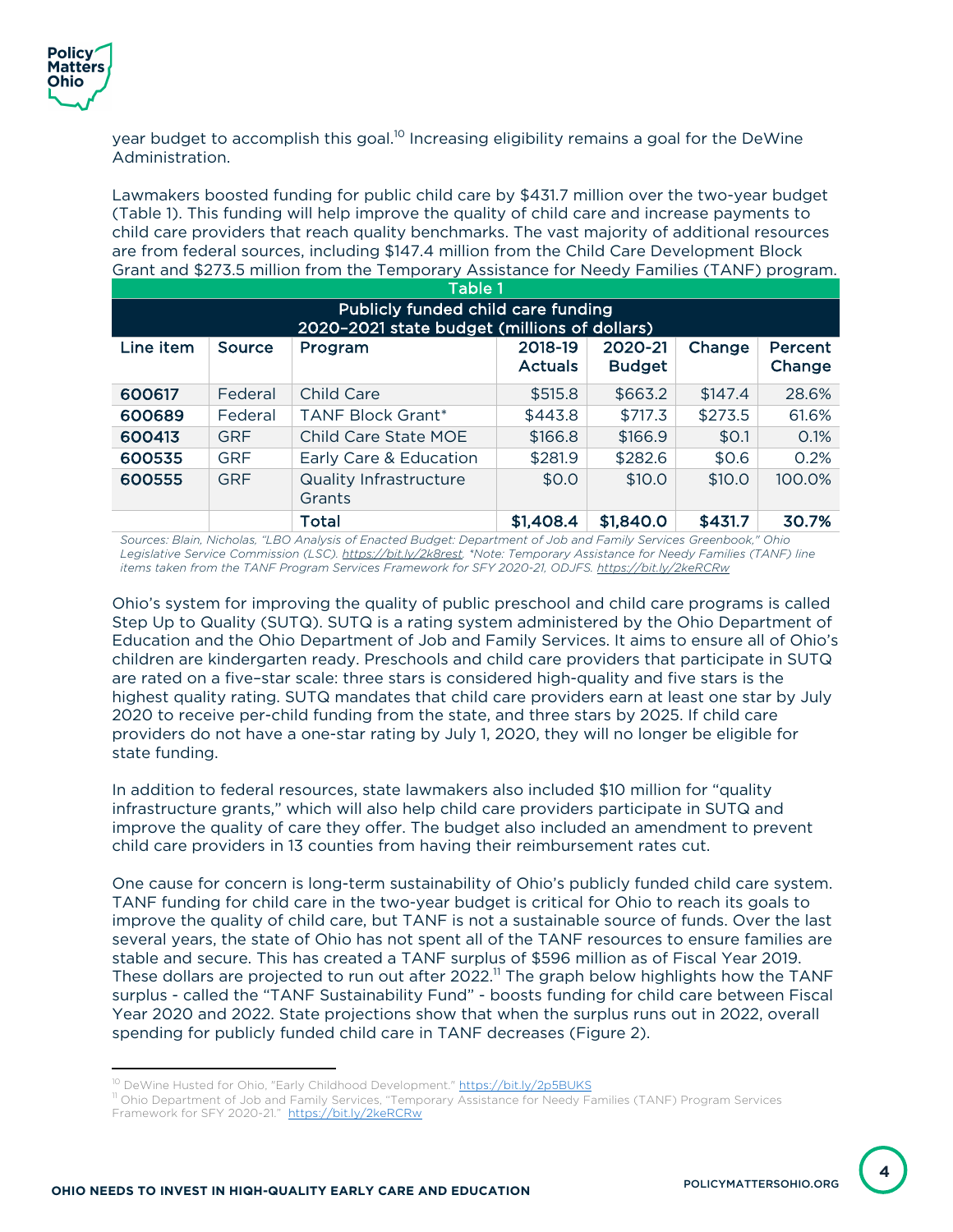

Source: Policy Matters Ohio, based on memorandum provided by the Ohio Department of Job and Family Services to the *House Finance Subcommittee on Health and Human Services, ("Temporary Assistance for Needy Families (TANF) Program." Services Framework for SFY 2020-21). https://bit.ly/2keRCRw*

State lawmakers need to find a sustainable source of state funding to support high-quality child care that is accessible to more families in Ohio. Expanding initial eligibility to parents with income up to 200% of the federal poverty level would make child care more affordable for tens of thousands of parents and support their participation in the workforce. Expanding eligibility would also give more children access to higher-quality care, setting them up for success in school.

## **What would expanded child care eligibility mean for Ohio?**

The Urban Institute analyzed the impact of expanding child care subsidies for children and parents across the nation with income at or below 150% of the federal poverty level. The report found the change would support the healthy development of children in low-income families, reduce child poverty, and support low-income parents' participation in the workforce. In Ohio, an additional 23,400 families would be able to access child care. An additional 67,400 children (including 16,900 additional infants and toddlers) could access child care in an average month. The report also found that 12,100 children could be lifted out of poverty, and 8,600 mothers in Ohio would be able to join the workforce.<sup>12</sup>

## **The 2020-21 state budget: public preschool**

State lawmakers appropriated just over \$201 million for early education in the 2020-21 budget. This funding will support just under 18,000 preschool seats in the 2019-20 school year.<sup>13</sup>

**5**

<sup>&</sup>lt;sup>12</sup> Giannarelli, Linda, Adams, Gina, Minton, Sarah, and Dwyer, Kelly, "What If We Expanded Child Care Subsidies?" Urban Institute. <u>https://urbn.is/2MCPZrY</u><br><sup>13</sup> These are not full-day or full-week slots. According to the Ohio Department of Education Website: "Any preschool or

daycare provider participating in the Early Childhood Education program created by H.B. 59 is required to have a schedule of at least 12 and ½ hours per week. This schedule is equivalent to part-time kindergarten, which equals 455 hours per year under Ohio Revised Code 3313.48." See Ohio Department of Education guidance at https://bit.ly/2lfeOQd